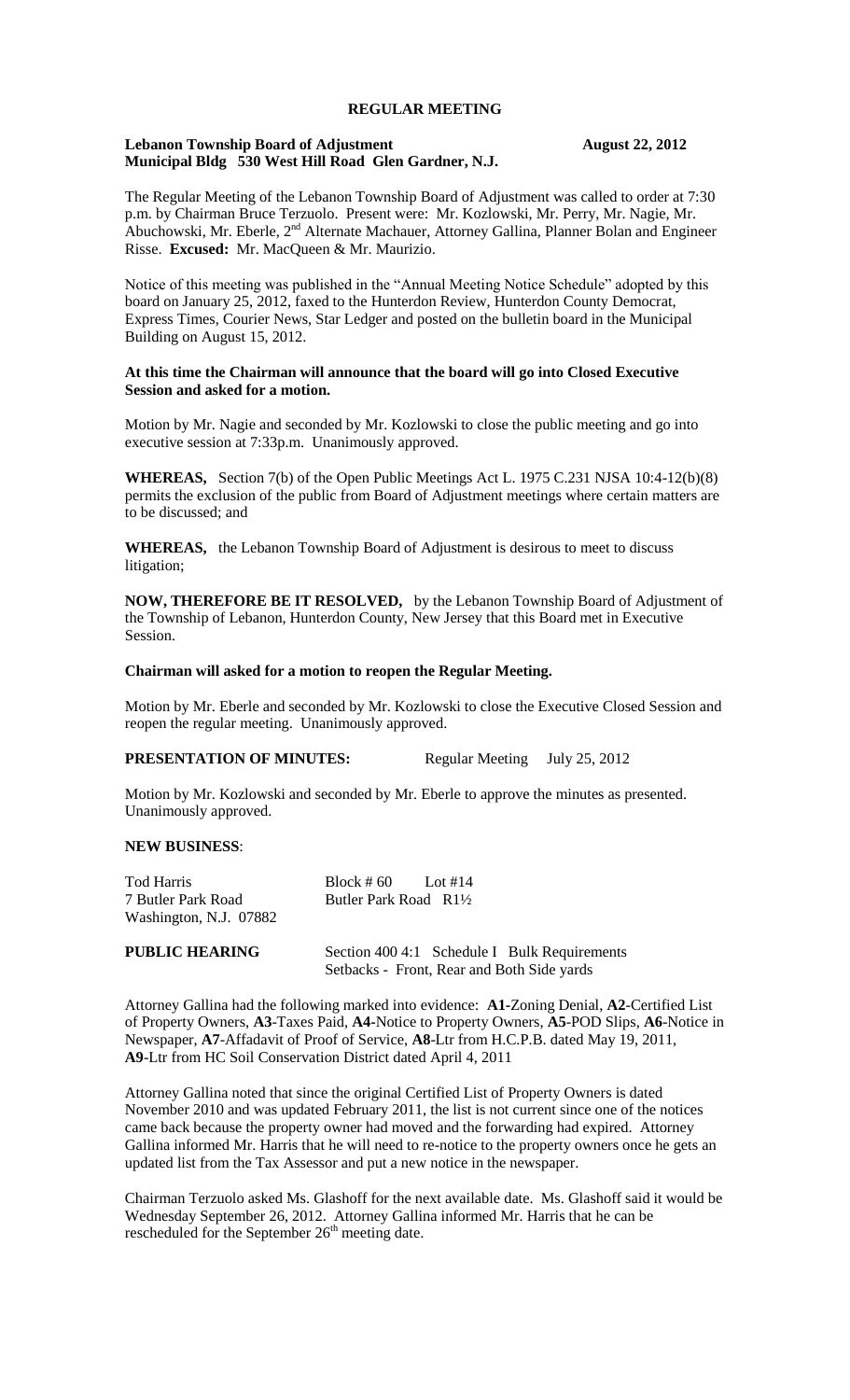#### **Lebanon Township Board of Adjustment August 22, 2012 Page 2**

Kathryn Koch Block #23 Lot #4 Eugene Slowinski off Raritan River Road R3 38 Old Chester Road Gladstone, N.J. 07934

**PUBLIC HEARING** Section 400 4:1 Schedule I Bulk Requirements Rebuild House & Shed/Fence & Reconstruct Pond

Attorney Gallina asked for a few minutes to review all the notices. Chairman Terzuolo announced the board take a recess at 7:45p.m. When the board reconvened at 7:55 p.m. Attorney Gallina announced that all the notices are in order and the board can proceed with the hearing. The following items were marked into evidence: **A1**-Zoning Denial, **A2**-Taxes Paid, **A3-** Certified List of Property Owners & Utilities, **A4**-POD Slips, **A5-**Affadavit of Proof of Service, **A6**-Notice in Newspaper, **A7-**Ltr from H.C. Dept of Public Safety dated June 5, 2012, **A8-**Ltr from H.C. Planning Board dated June 19, 2012, **A9**-Ltr from H.C. Soil Conservation District dated June 19, 2012. Attorney Gallina swore in the applicant Kathryn Koch and Walter Koch applicant's brother who is an architect.

Ms. Koch made a presentation to the board stating that their home on Raritan River Road was heavily damaged by the flooding during Hurricane Irene. There home sits on the river side of the road. Their property consists of .463 acres in the R3 zone. Ms. Koch said their zoning permit was denied because they could not meet the setback requirements for the R3 zone. Ms. Koch said she and her husband live in Gladstone and plan on moving to Lebanon Township once they rebuild their home on Raritan River Road. Ms. Koch said the river rose about 12'. Besides losing the house, they lost the shed and their pond was destroyed. Ms. Koch had the following marked into evidence: **A10-**4 photos of the property are outside views, **A11**-4 photos of the inside of the house. The new home will be raised 3' in order to have a 5' flood elevation. The new home will have 3 bedrooms and 3 bathrooms. The building footprint will be larger. The style of the new home will be a "Craftsman Cottage" design; those styles are from the early 1900's. The original house was used as a fishing shack and then rebuilt in 1964. Ms. Koch said they intend to remove the macadam area on the site and to install grass pavers. The new shed to be installed will be 8' x 20' which will encroach into the side yard setback. Ms. Koch said the reason they will need to replace the shed is because the new house will not have a basement that they could use for storage. Ms. Koch said they also want to restore the existing bridge on the property. At the conclusion of Ms. Koch's testimony, Chairman Terzuolo asked if the board had questions of the applicant. During the questions, the following item was marked into evidence: **A12-**Site Plan prepared by Templin Engineering dated 12/7/2011 and revised 8/1/2012. Planner Bolan asked Ms. Koch if she had approached her neighbors regarding obtaining additional property to make their lot more conforming. Ms. Koch said to purchase additional property from either neighbor would make their property more non-conforming since all the lots in the area on undersized.

Ms. Koch referred to correspondence from Engineer Risse; Township Flood Plan Administrator dated February 24, 2012. The letter indicates the assessed value of the Koch residence is \$61,000.00 and the claims adjuster has determined that the damages are in the sum of \$57,505.81. Since the damages exceed 50% of the assessed value of the home it is considered to be substantially destroyed.

Ms. Koch provided testimony regarding the pond on the property. Ms. Koch said they plan on restoring the pond which they will do at a later date. They will need to file an application with the DEP. Ms. Koch said they were notified by DEP that the pond was contaminated due to road runoff and they will need to have the pond dredged. Ms. Koch mentioned the pond so the board was aware of their intentions. At the conclusion of the board's questions, Chairman Terzuolo opened the hearing to the public for questions. There were none.

Walter Koch, Architect was sworn in to give testimony on behalf of the applicant. During Mr. Koch's testimony, the following items were marked into evidence: **A13-**Floor Plans with Elevations prepared on November 17, 2011 by Walter F. Koch, Architect, **A14**-Second Floor elevations prepared on November 17, 2011, revised on June 10, 2012, **A15**-Colorized version of house, front & rear elevations drawn by Walter Koch, AIA dated November 27, 2011, revised June 10, 2012. At the conclusion of Mr. Koch's testimony, the board had a few questions. Mr. Koch noted that any room on the second floor that was not a bathroom or closet was considered a bedroom which would determine the capacity of the septic system. The board noted this would